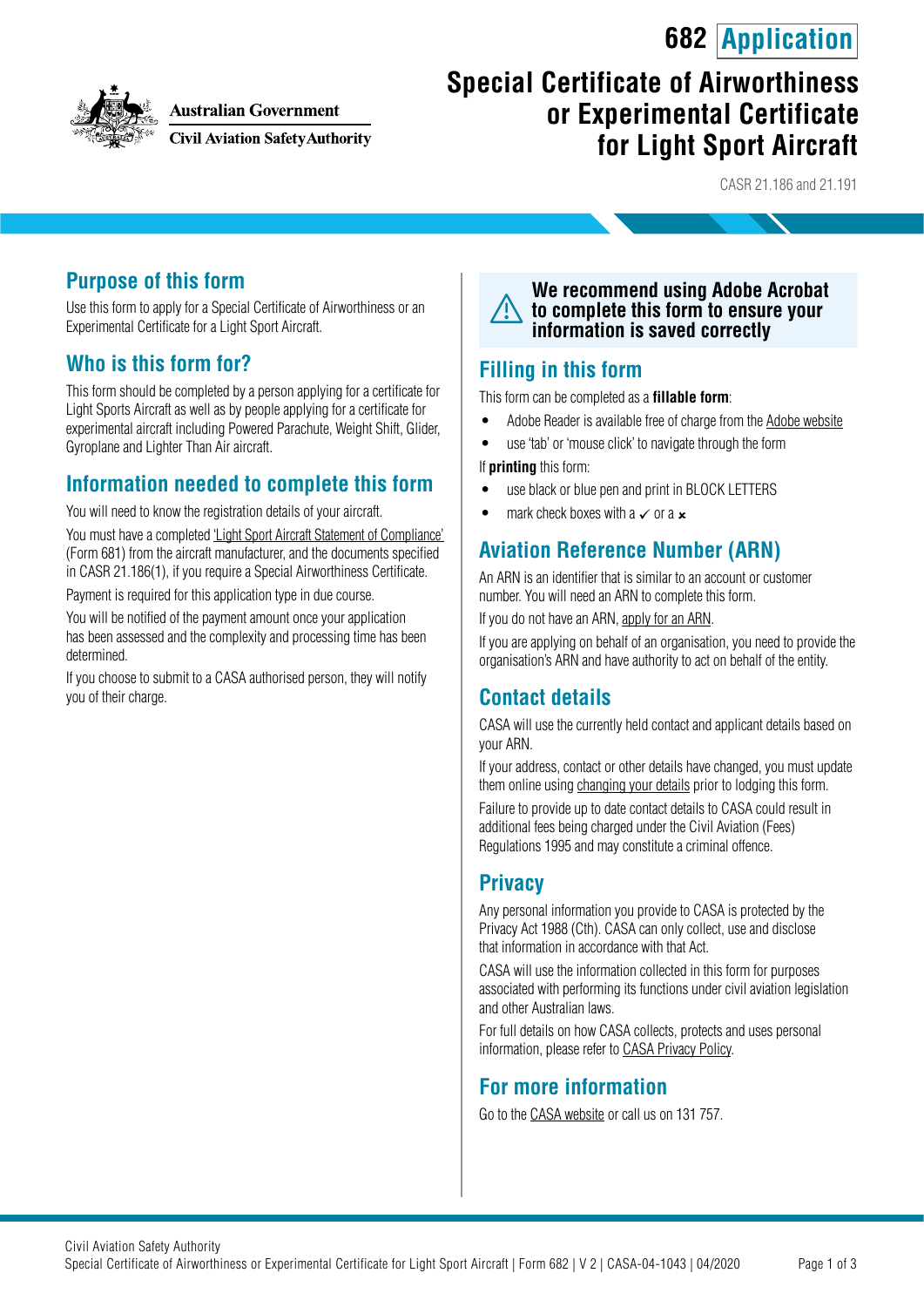## **Aircraft details**

| 1           | What are the <b>aircraft registration</b> details?<br>Registration mark (VH-)                            | 3 | What are the registration holder details?<br>Legal entity/full name                                   |
|-------------|----------------------------------------------------------------------------------------------------------|---|-------------------------------------------------------------------------------------------------------|
|             | Manufacturer                                                                                             |   | ARN                                                                                                   |
|             |                                                                                                          |   |                                                                                                       |
|             |                                                                                                          |   | Contact number                                                                                        |
|             | Model                                                                                                    |   | Email address                                                                                         |
|             |                                                                                                          |   |                                                                                                       |
|             | Serial number                                                                                            |   | <b>Certificate of Airworthiness</b>                                                                   |
|             | Place of manufacture                                                                                     | 4 | What are the <b>aircraft type</b> (select all that apply)?                                            |
|             |                                                                                                          |   | Aeroplane                                                                                             |
|             | Year of manufacture                                                                                      |   | P/Parachute                                                                                           |
|             |                                                                                                          |   | Weight-Shift<br>Glider                                                                                |
|             |                                                                                                          |   | Gyroplane                                                                                             |
|             | <b>Contact person</b>                                                                                    |   | Lighter-Than-Air                                                                                      |
| $\mathbf 2$ | What are the contact person details?                                                                     | 5 | What are the <b>production details</b> (select all that apply)?                                       |
|             | Contact details will be used for this application only,<br>including any questions and/or fee estimates. |   | Kit LSA and Non-Compliant Production LSA aircraft are only<br>eligible for Experimental Certificates. |
|             | Full name                                                                                                |   | Production                                                                                            |
|             |                                                                                                          |   | Non-Compliant Production LSA<br>Kit LSA                                                               |
|             | Position (Agent, Secretary, Self)                                                                        |   |                                                                                                       |
|             |                                                                                                          | 6 | What type of LSA certificate requested?                                                               |
|             | ARN                                                                                                      |   | Special CoA - LSA                                                                                     |
|             |                                                                                                          |   | <b>Experimental Certificate</b>                                                                       |
|             | Contact number                                                                                           | 7 | What are the proposed operation?                                                                      |
|             |                                                                                                          |   | Private                                                                                               |
|             | Email address                                                                                            |   | <b>Flying Training</b>                                                                                |
|             |                                                                                                          |   | <b>Glider Towing</b><br>Experimental                                                                  |
|             |                                                                                                          | 8 | Is the aircraft imported?                                                                             |
|             |                                                                                                          |   | N <sub>o</sub>                                                                                        |
|             |                                                                                                          |   | <b>Yes</b>                                                                                            |
|             |                                                                                                          | 9 | MTOW (kg)                                                                                             |
|             |                                                                                                          |   |                                                                                                       |

**Registration holder**